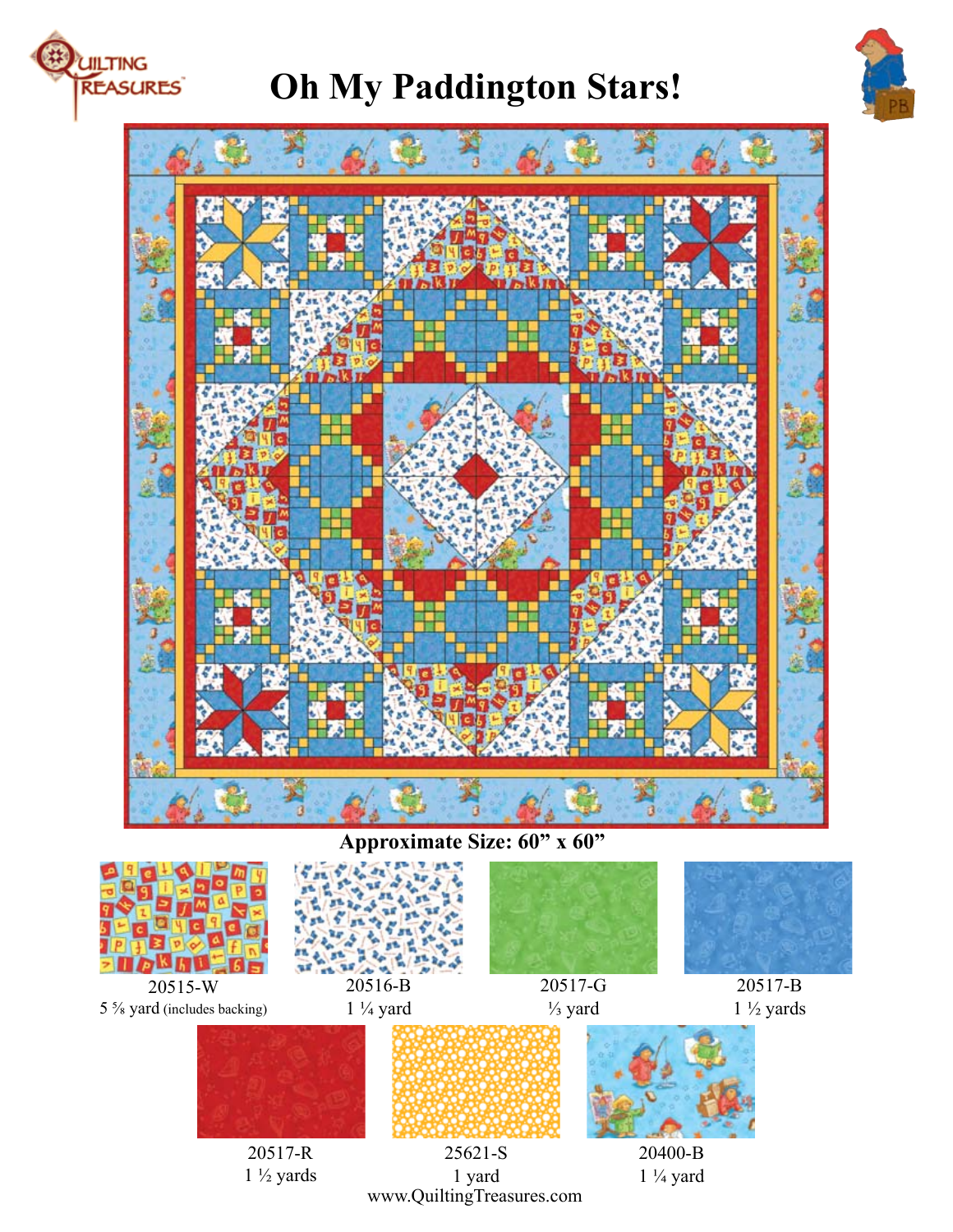Designed by Diane Nagle Skill Level: Advanced

#### **Materials needed:**

| 20515-W-large block print                      | $5\frac{5}{8}$ yard (includes backing) |
|------------------------------------------------|----------------------------------------|
| 20516-B-white/blue boots                       | $1\frac{1}{4}$ yard                    |
| 20517-G –green tone on tone $\frac{1}{3}$ yard |                                        |
| 20517-B-blue tone on tone                      | $1\frac{1}{2}$ yards                   |
| 20517-R-red tone on tone                       | $1\frac{1}{2}$ yards                   |
| 25621-S-yellow bubbles                         | 1 yard                                 |
| 20400-B-blue bear scenes                       | $1\frac{1}{4}$ yard                    |
|                                                |                                        |

#### **Cutting and sewing:**

See diagrams for block construction and placement of fabrics.

#### **Chain Block # 1**

20516-B-Cut 2 strips 2½"x width of fabric, subcut into 32- 2½"x 2"rectangles.

20517-R-Cut 1 strip  $2\frac{1}{2}$ " x width of fabric, subcut into 8- 2½"squares.

25621-S-Cut 4 strips  $1\frac{1}{4}$ " x width of fabric.

20517-G-Cut 2 strips  $1\frac{1}{4}$ " x width of fabric.

20517-B-Cut 2 strips  $1\frac{1}{4}$ " x width of fabric.

Cut 2 strips  $5\frac{1}{2}$ " x width of fabric. Subcut into  $32-5\frac{1}{2}$ "x 2" rectangles.

Sew the 2 yellow and blue  $1\frac{1}{4}$ " strips together lengthwise. Press to dark and subcut 64-1¼"x 2" rectangles. Sew these together, reversing the colors to make 32-4 patch units in blue/yellow.

Repeat this for the yellow/green units.

Now referring to the photo or color diagram charts, sew these 4 patch units to the other cut pieces to form the block. First make the center section, using the red squares, white rectangles and yellow/green 4 patches. Then sew a blue rectangle to two sides of the center unit, and add the blue/yellow 4 patch units to the remaining blue rectangles and sew to top and bottom of the block.



Chain Block #1 Make 8

### **Chain Block #2**

20517-B-Cut 2 strips  $3\frac{1}{2}$ " x width of fabric. Subcut into  $24 - 3\frac{1}{2}$ "x 3" rectangles.

Cut 2 strips 1½" x width of fabric.

Cut 2 strips  $2\frac{1}{2}$ "x width of fabric. Subcut into 48-2 $\frac{1}{2}$ "x 1" rectangles.

20517-R-Cut 1 strip 3½" x width of fabric. Subcut into

8-3½"x 3" rectangles. Cut 1 strip  $1\frac{1}{2}$ " x width of fabric. Cut 1 strip 2½"x width of fabric. Subcut into 16-2½"x 1" rectangles. 25621-S-Cut 6 strips  $1\frac{1}{2}$ " x width of fabric. Cut 1 strip 1" x width of fabric. Subcut into 32-1" squares. 20517-G-Cut 4 strips  $1\frac{1}{2}$ " x width of fabric. Sew strips of the  $1\frac{1}{2}$ " blue to the  $1\frac{1}{2}$ " strips of yellow lengthwise. Press. Subcut these into 48-1½"x 2½" rectangles. Sew them together, reversing the colors to make 16-4 patch units. Set the others aside. Sew the red and yellow  $1\frac{1}{2}$ " strips together, subcutting these into  $16-1\frac{1}{2}x$   $2\frac{1}{2}y$  units. Sew these to the blue/yellow 2 patch units set aside above. These will be the 4 patch units on the red side of the blocks. See diagram. Sew 1 -1 $\frac{1}{2}$ " yellow strip to 2 green  $1\frac{1}{2}$ " strips, putting the yellow in the middle. This makes the center strip set. Subcut 8-3½"x1½". Repeat, sewing 2 yellow strips on

each side of one green strip, making the outside strip sets. Make 2 of these strip sets. Subcut  $16-3\frac{1}{2}$ "x $1\frac{1}{2}$ " rectangles. Sew a center strip set to 2 outer strip sets, forming the center 9 patch unit. Refer to the diagram or photo for color placement.

Sew a blue and red 3½"x 3" rectangle to opposite sides of the nine patch unit.

Sew a 1" yellow square to the end of 32-blue 2½"x 1" rectangles. Following the diagram, sew the remaining blue and red 2½"x 1" rectangles to one side of the 4 patch units, then add the 1" yellow/blue rectangle units just sewn to the other side of the 4 patch units. Sew one of these to each end of the remaining blue and red  $3\frac{1}{2}$ "x 3" rectangles. You should now have 3 rows of units to sew together to complete the block. Follow the photo for color placement of all units.



Chain Block #2 Make 8

## **Center Half Square Triangle Blocks:** *Make 4*

20400-B-Cut 2 squares 8⅞" and cut once on the diagonal, making 4 half square triangles.

20516-B-Cut 2 squares 8⅞" and cut once on the diagonal, making 4 half square triangles.

Sew these together on diagonal, being careful not to stretch fabric. Press.

20517-R-Cut 2 strips 2⅞" x width of fabric. Subcut into